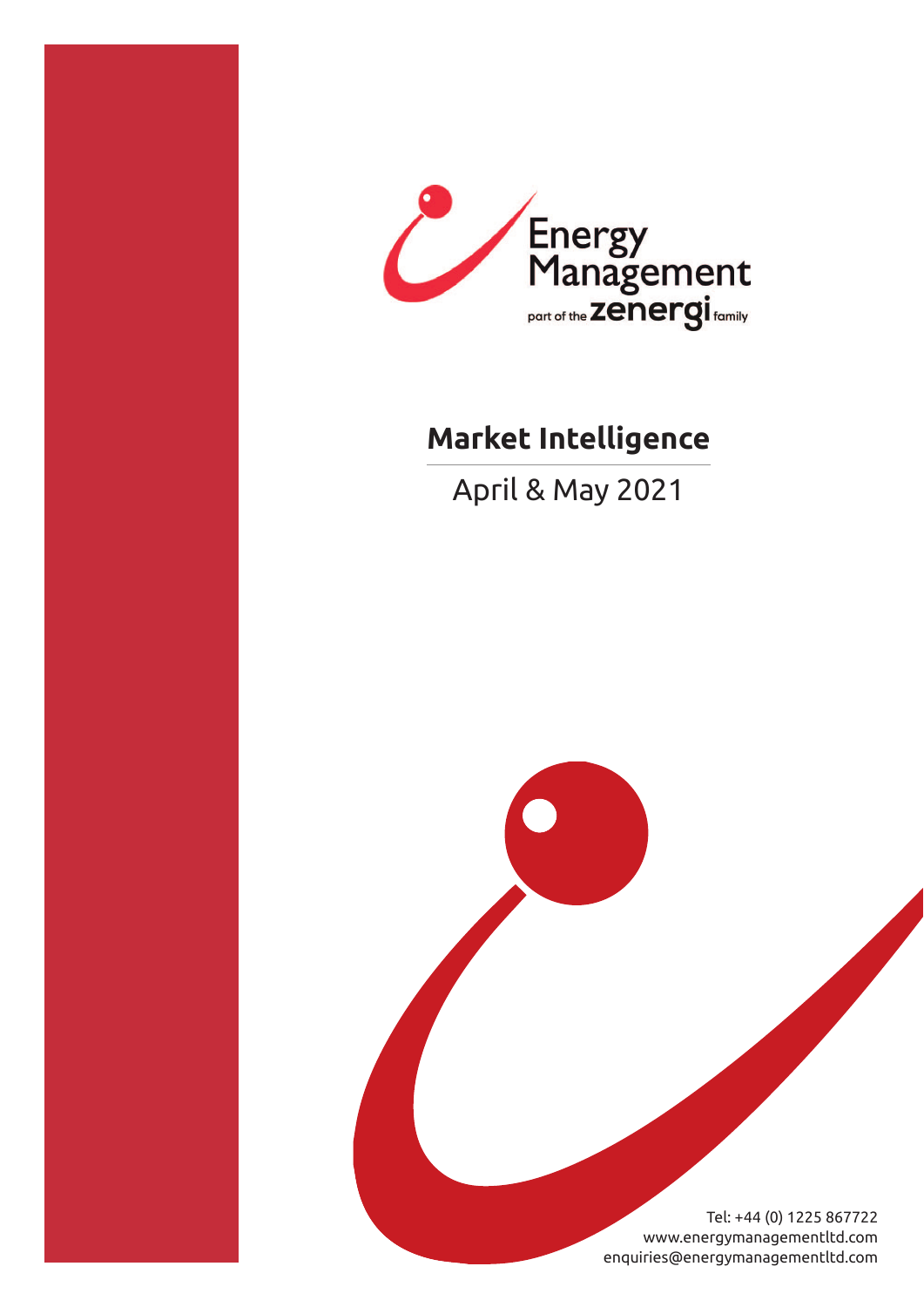

#### **GAS REVIEW**

#### Gas News

#### Prices go North

In April, UK gas prices were underpinned by the disappointing weather conditions, whilst the disruption to LNG flows caused by the Ever Given cargo ship running aground in the Suez canal, and rising forward Asian LNG prices also came into play.

The start of the maintenance season in the North Sea, in Norway in particular, alongside low European storage levels, and fears that rising LNG prices in Asia may cause cargoes to be diverted there and away from Europe, have been other drivers.

More hefty and unflinching bullishness was seen across UK gas periods, and across

energy markets in general, over the first half of May, with many seeing further double-digit percentage gains.

Meanwhile, European gas storage volumes remain unseasonably low as sites have struggled to replenish in the colder than normal weather – at 32% fullness, compared to more than 67% fullness at this time last year when the country basked in days of wall-to-wall sunshine.

The most intense period of planned maintenance in the Norwegian offshore this year has now started and will last until late June.

#### Historic NBP Gas Graph

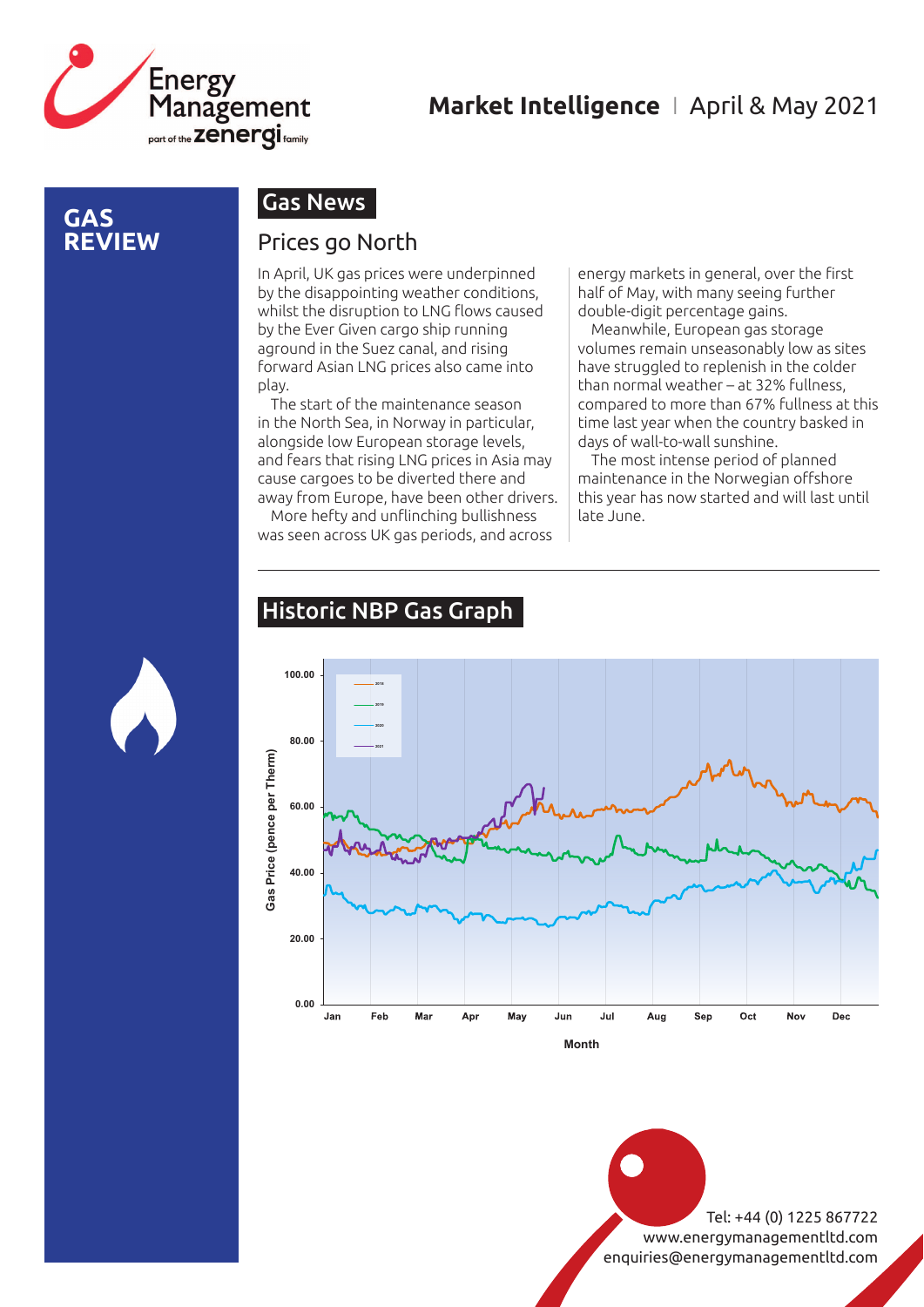

**GAS REVIEW**

## NBP Gas Prices

|                  | <b>Trading date</b> |           |                 |  |  |
|------------------|---------------------|-----------|-----------------|--|--|
|                  | 19-Apr-21           | 19-May-21 | <b>Increase</b> |  |  |
| <b>Winter 21</b> | 59.50               | 63.00     | 3.50            |  |  |
| <b>Summer 22</b> | 43.15               | 45.30     | 2.15            |  |  |
| <b>Winter 22</b> | 51.55               | 53.55     | 2.00            |  |  |
| <b>Summer 23</b> | 40.15               | 40.85     | 0.70            |  |  |

## Forward NBP Gas Curve

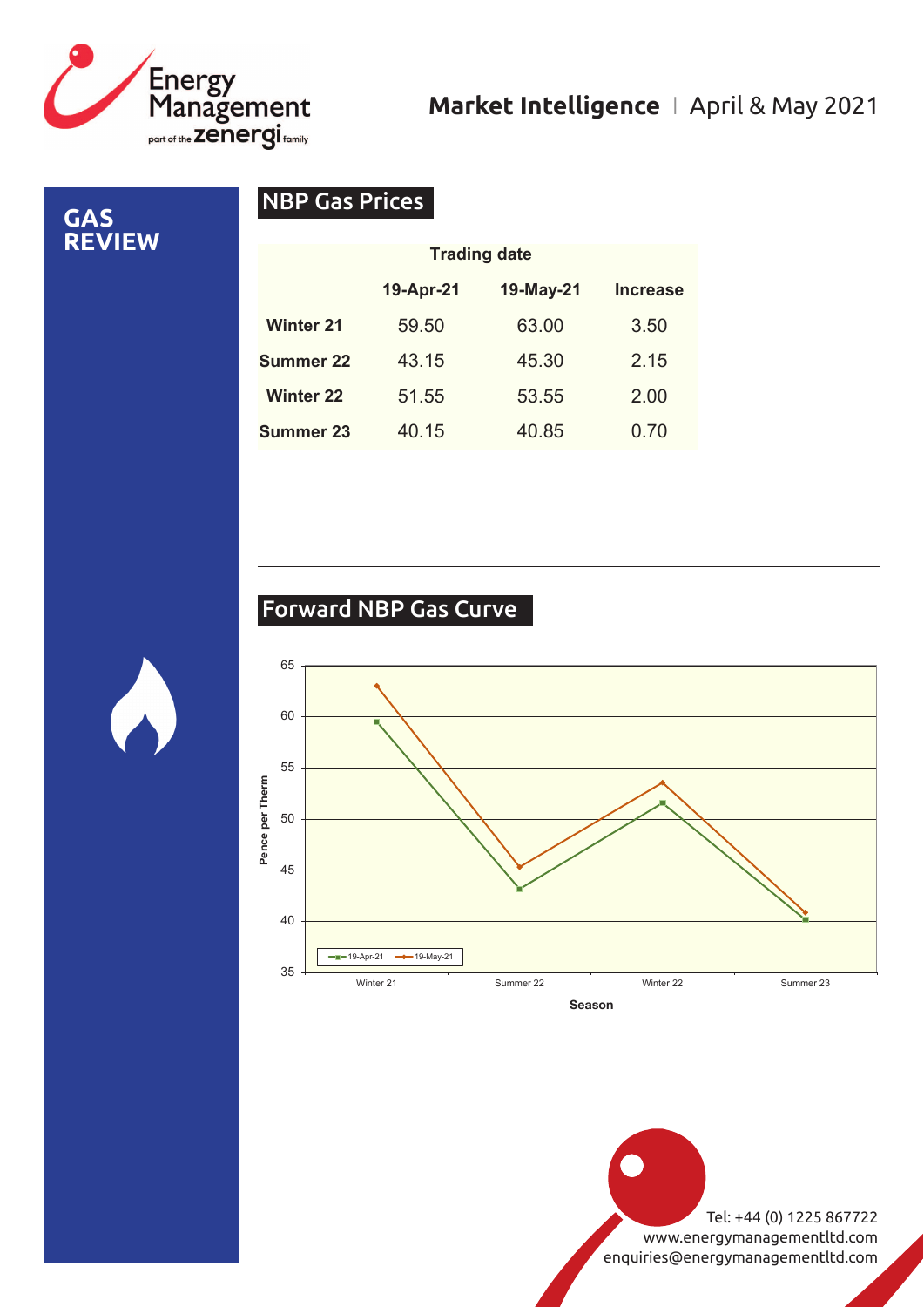

#### **ELECTRICITY REVIEW**

### Electricity News

#### Cold comfort

The market has been bullish throughout April and May with April '21 Annual Prices reaching their highest level in 27 months and Month-Ahead pushing to its highest level at this time of the year since 2013.

In May, the bullish theme continued due to a number of factors, one being the unseasonably cold weather and low wind levels.

Post-vaccine global economic optimism, record carbon prices and firmer forward gas and LNG prices have helped lift longerterm levels.

#### Undelivered Wholesale Electricity Rates

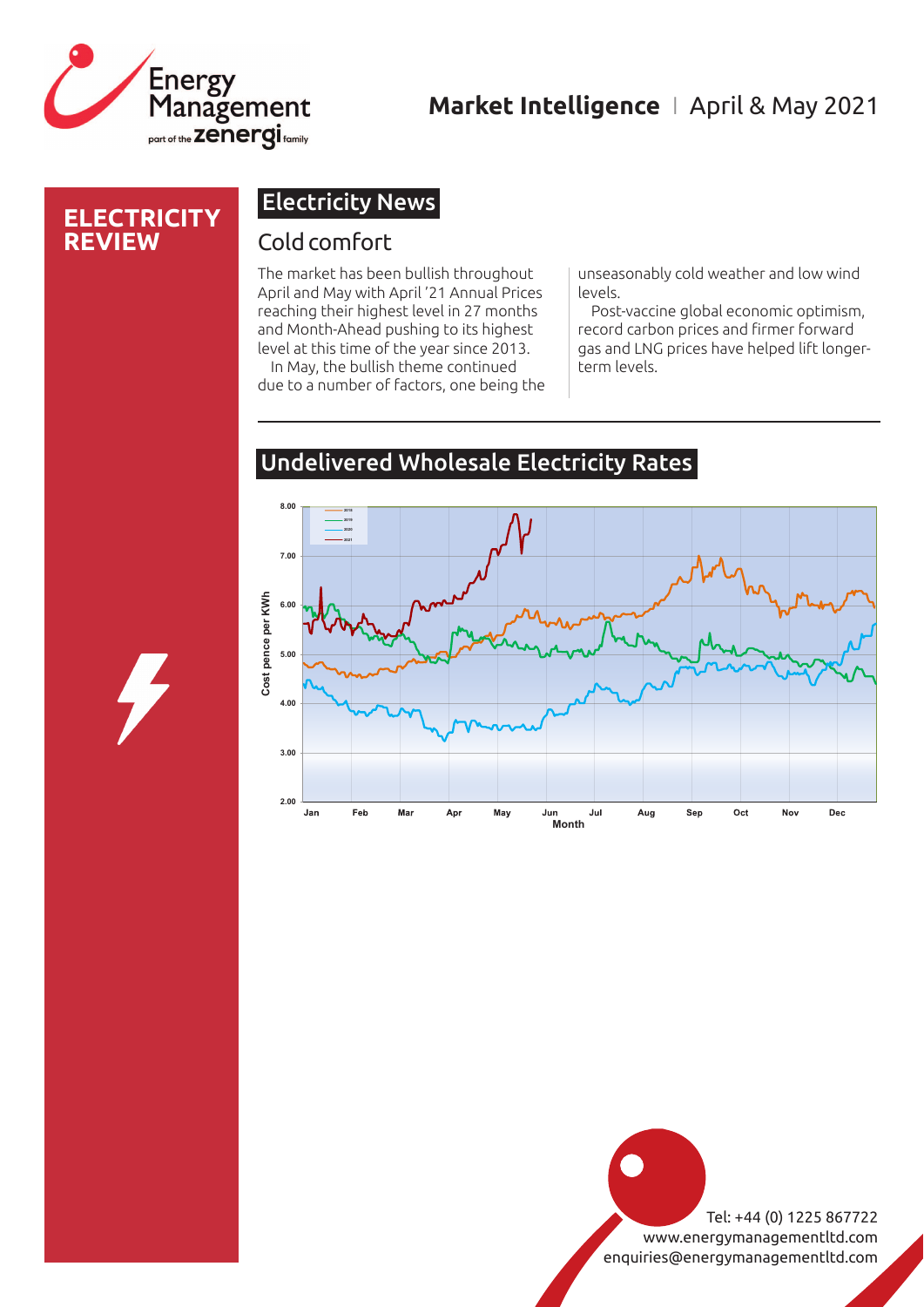

**ELECTR REVIEW**

## **Market Intelligence** I April & May 2021

| <b>ICITY</b> | <b>OTC Power Price Assessments £/MWh</b> |           |           |                 |  |
|--------------|------------------------------------------|-----------|-----------|-----------------|--|
|              | <b>Trading date</b>                      |           |           |                 |  |
|              |                                          | 19-Apr-21 | 19-May-21 | <b>Increase</b> |  |
|              | <b>Winter 21</b>                         | 69.50     | 75.70     | 6.20            |  |
|              | <b>Summer 22</b>                         | 52.10     | 55.80     | 3.70            |  |
|              | <b>Winter 22</b>                         | 60.85     | 65.65     | 4.80            |  |
|              | <b>Summer 23</b>                         | 47.25     | 51.80     | 4.55            |  |

## OTC Electricity Forward Price Curve



**Season**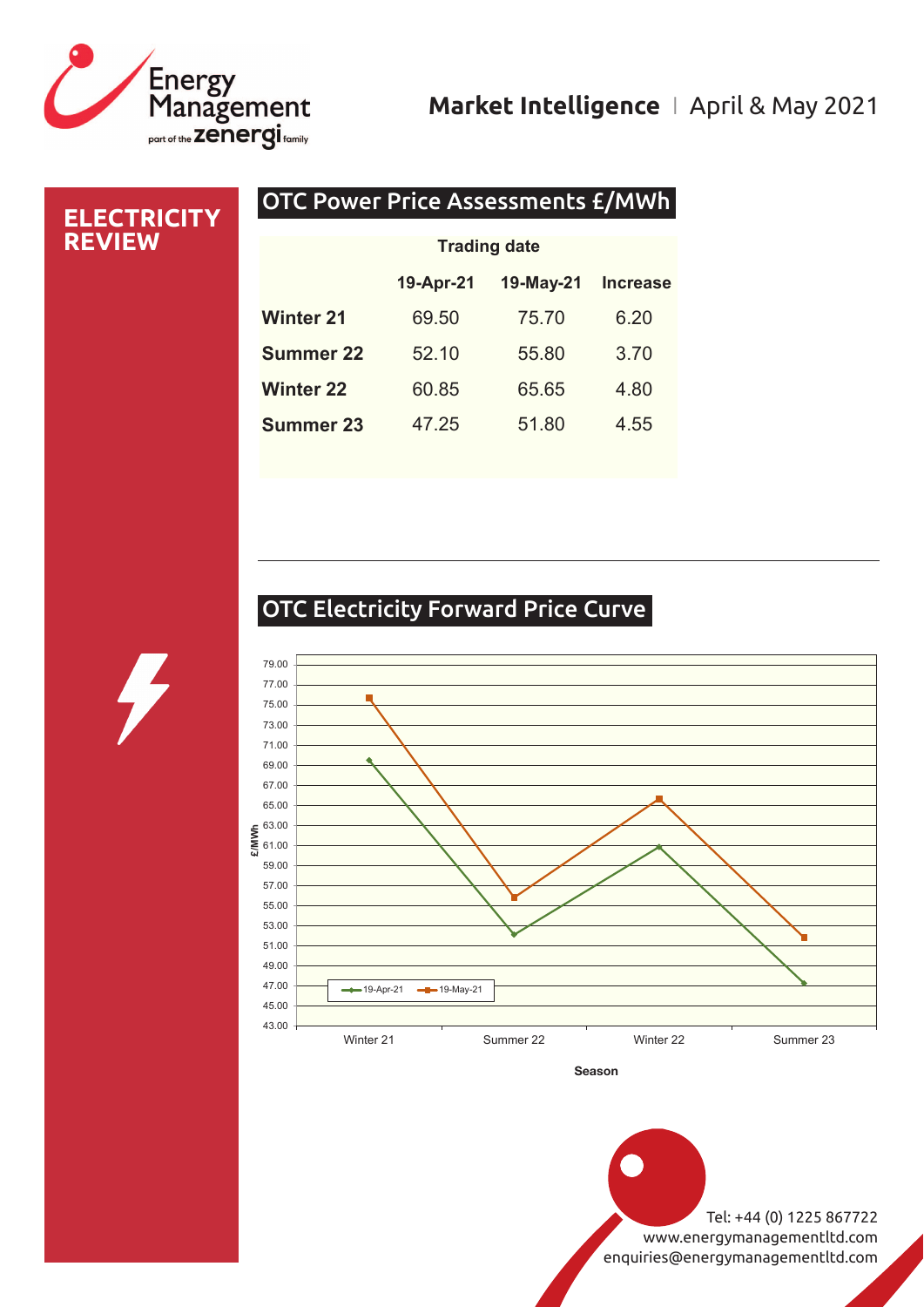

## **OIL REVIEW**

#### **MARKET INFO**

#### Increased demand

Forecasts of global oil demand growth were revised upwardly and this, along with unexpectedly large falls in US oil inventories, contributed to a bullish start to the period.

A cyber-attack on a key US pipeline also

caused a short-lived spike, whilst low stocks, increasing transportation activity and a weaker dollar provided a more sustained uplift, despite the continuing Covid crisis in India and the Far East.



## When the wind blows

Renewable sources of electricity such as wind and solar grew at their fastest rate in two decades in 2020 and the upward trend has continued well into 2021.

Wind accounted for 15% of all electricity generated in April and this form of renewable energy enjoyed a very strong start to the month of May. Buoyed by blustery conditions, the UK's wind farms helped the UK to establish a new clean energy record on Monday, May 3rd.

More than 17.6 gigawatts (GW) – was generated by onshore and offshore wind turbines, eclipsing the amount of electricity generated by nuclear, biomass and gas combined. That represented nearly half (48.5%) of the electricity grid in England, Scotland and Wales, according to data from operator National Grid ESO, and beat the previous record of 17.5GW set on 13 February.

Last month, April showers may have been conspicuous by their absence but windy and sunny conditions combined to make Easter Monday a landmark day for green energy.

Over 80% of our electricity was produced by either wind, solar, nuclear or hydro, making the grid the greenest it's ever been.

Meanwhile, plans to build the world's first 100% hydrogen-fuelled power station in the UK were announced by SSE and Norwegian state energy company Equinor.

Looking ahead, there appears to be a reduced chance of a summer heatwave supporting European power prices this year. Some forecasters are predicting that Northwest Europe is likely to experience a cooler and windier summer than usual. Ongoing heavy rainfall is also currently helping to replenish hydro power reservoir levels.